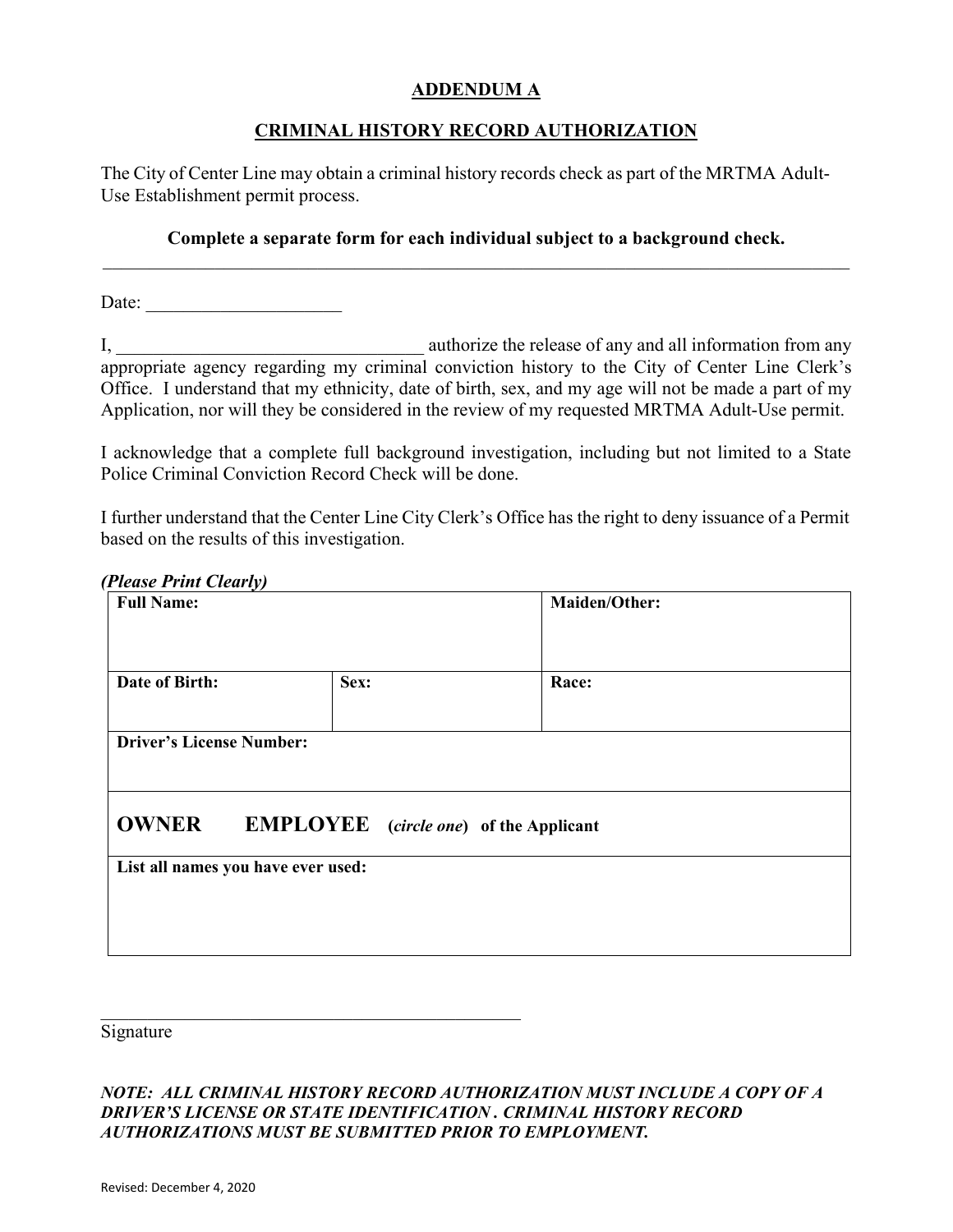## **ADDENDUM B**

# **OWNER INFORMATION**

| <b>Full Name (Last, First, Middle):</b>      | Date of Birth:                 |  |  |  |
|----------------------------------------------|--------------------------------|--|--|--|
| <b>Home Address:</b>                         | <b>Social Security Number:</b> |  |  |  |
| <b>Daytime Phone Number:</b>                 | <b>Alternate Phone Number:</b> |  |  |  |
| <b>Business Name:</b>                        | <b>Website Address:</b>        |  |  |  |
| <b>Primary Occupation:</b>                   |                                |  |  |  |
| <b>Primary Employer:</b>                     |                                |  |  |  |
| <b>Business Address of Primary Employer:</b> |                                |  |  |  |
| <b>Daytime Phone Number:</b>                 | <b>Email Address:</b>          |  |  |  |

Does the above-referenced person or any business with which he or she is affiliated owe money to the City of Center Line?  $\Box$  Yes  $\Box$  No If Yes, describe the reason:

List all businesses in which the above-referenced person has an ownership percentage of 25% or greater:

 $\overline{\phantom{a}}$ 

\_\_\_\_\_\_\_\_\_\_\_\_\_

## *NOTE: ALL OWNER INFORMATION FORMS MUST INCLUDE A COPY OF A DRIVER'S LICENSE OR STATE IDENTIFICATION*